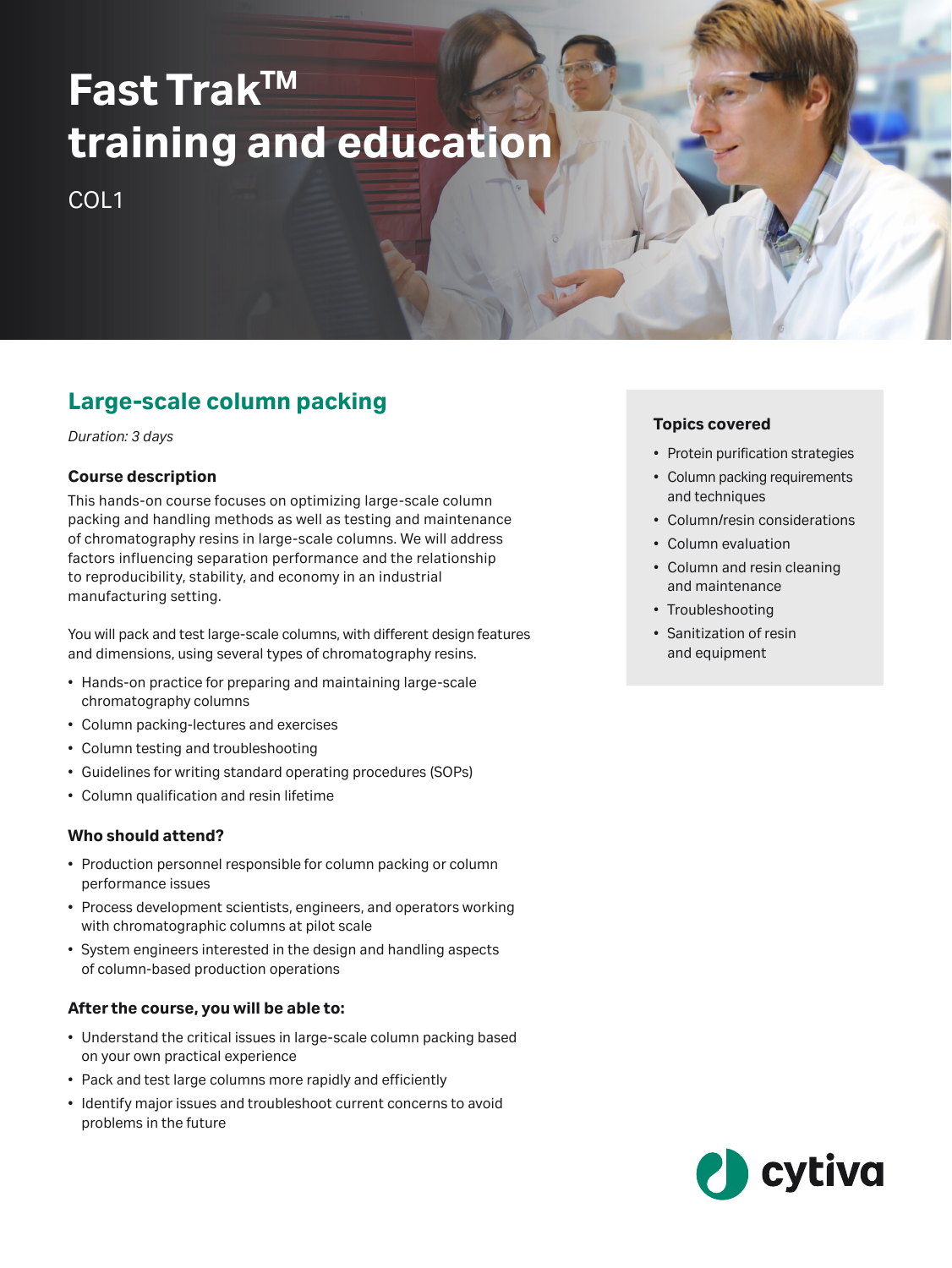#### **2022 pricing**

| Fast Trak™ Center | <b>List Price</b> | <b>Product Code</b> |
|-------------------|-------------------|---------------------|
| USA, Marlborough  | 4536 USD          | 29031034            |
| Sweden, Uppsala   | 3380 EUR          | 29005248            |
| Korea, Songdo     | 2850000 KRW       | 29244580            |
| Japan, Tokyo      | 77 000 JPY        | 28904071            |
| China, Shanghai   | 16 132 CNY        | 29012018            |
| Singapore         | 3480 SGD          | 29012137            |
| India, Bangalore  | Contact us        | 29219191            |

## **General course information**

Fast Trak™ Education is one means by which Cytiva provides application training in the various aspects of bioprocessing. The courses are designed to provide a learning experience for process development and manufacturing staff.

Fast Trak™ offers training courses on column packing, basic chromatography, optimization and scale-up for both pilot and production scales. We also offer courses on validation issues and chromatography theory. The courses are offered in a variety of formats to meet your unique learning needs, including lab-based courses, live virtual classes, self-paced e-learning courses, and custom courses that can be delivered at your premises.

#### **Cancellation policy**

In case you need to cancel your registration, the following charges will apply:

- 30 to 21 days prior to course: 50% of course fee
- 20 to 8 days prior to course: 80% of course fee
- 7 days or less prior to course: 100% of course fee

If you are unable to attend after registered, you may send a colleague in your place or attend another course.

Cytiva reserves the right to modify course location, course material, substitute speakers, or to cancel the course. If the course is cancelled, registrants will be notified as soon as possible and will receive a full refund of paid fees. Cytiva will not be responsible for airfare penalties or other costs incurred due to a course cancellation.

#### **Course certificate**

Upon completion of the course, each participant receives a course certificate in which course name and course date is stated.

#### **Course evaluation**

At the end of each course, you will be asked to fill in a course evaluation form. We value your opinion of the course, the speakers, the material, and presentations and use this feedback to continuously improve the courses and their contents.